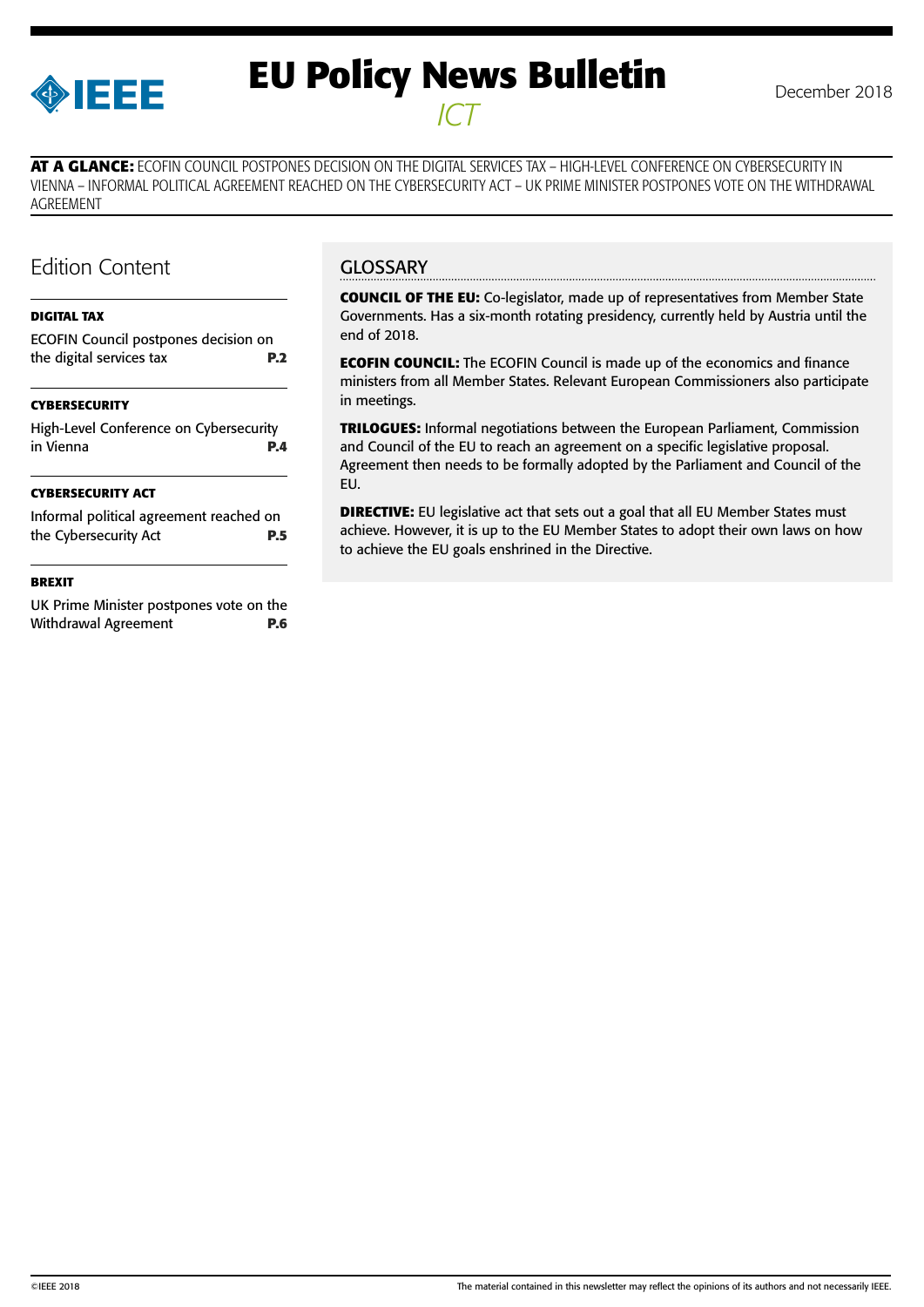#### <span id="page-1-0"></span>**DIGITAL TAX**

ECOFIN Council postpones decision on the digital services tax **P.2**

#### **[CYBERSECURITY](#page-3-0)**

[High-Level Conference on Cybersecurity](#page-3-0)  [in Vienna](#page-3-0) **P.4**

#### **[CYBERSECURITY ACT](#page-4-0)**

[Informal political agreement reached on](#page-4-0)  [the Cybersecurity Act](#page-4-0) **P.5**

#### **[BREXIT](#page-5-0)**

[UK Prime Minister postpones vote on the](#page-5-0) [Withdrawal Agreement](#page-5-0) **P.6** DIGITAL TAX

# **ECOFIN Council postpones decision on the digital services tax**



© Interel

At their meeting on 4<sup>th</sup> December 2018, the EU Economy and Finance Ministers (ECOFIN Council) **[postponed](https://www.consilium.europa.eu/en/meetings/ecofin/2018/12/04/)** a vote on the latest Austrian compromise text on the digital services tax, following the [Franco-German](https://www.consilium.europa.eu/media/37276/fr-de-joint-declaration-on-the-taxation-of-digital-companies-final.pdf)  [joint declaration](https://www.consilium.europa.eu/media/37276/fr-de-joint-declaration-on-the-taxation-of-digital-companies-final.pdf) on the taxation of digital companies and minimum taxation. The declaration was put on the table as a means to save the negotiations from a deadlock.

The amended proposal aims to change the scope of the draft directive for a digital services tax at a rate of 3% to be applied only to online advertising revenue . The European Commission will present the amended proposal in January / February, with adoption by Member States expected in March. The new proposal would come into force on 1<sup>st</sup> January 2021, unless a global solution is reached before that date at the level of the Organisation for Economic Cooperation and Development (OECD).

During the ECOFIN meeting, French Finance Minister Bruno Le Maire stressed that revenue was the only possible tax base and that the tax rate was "reasonable". He also stressed that Member States could introduce a digital tax on a broader base in their national legislation and that France could do so on issues important to them, like selling personal data. He stressed that this is a major concession for France and Germany, and that everyone needs to move towards a collaborative approach if they were to get agreement. While some can see little to no chance of successothers (like France) would like to go further. French Finance Minister Bruno Le Maire also argued that this proposal would speed up work in the OECD and give the EU a stronger voice. Olaf Scholz, German Finance Minister, was confident that work in the OECD, G7 and G20 would end up in a global agreement but, as this requires some time, the EU would need an interim solution that could start by 2021.

There remained sceptical voices. The Irish Minister said he has strong principled concerns about this policy direction and that the OECD offers the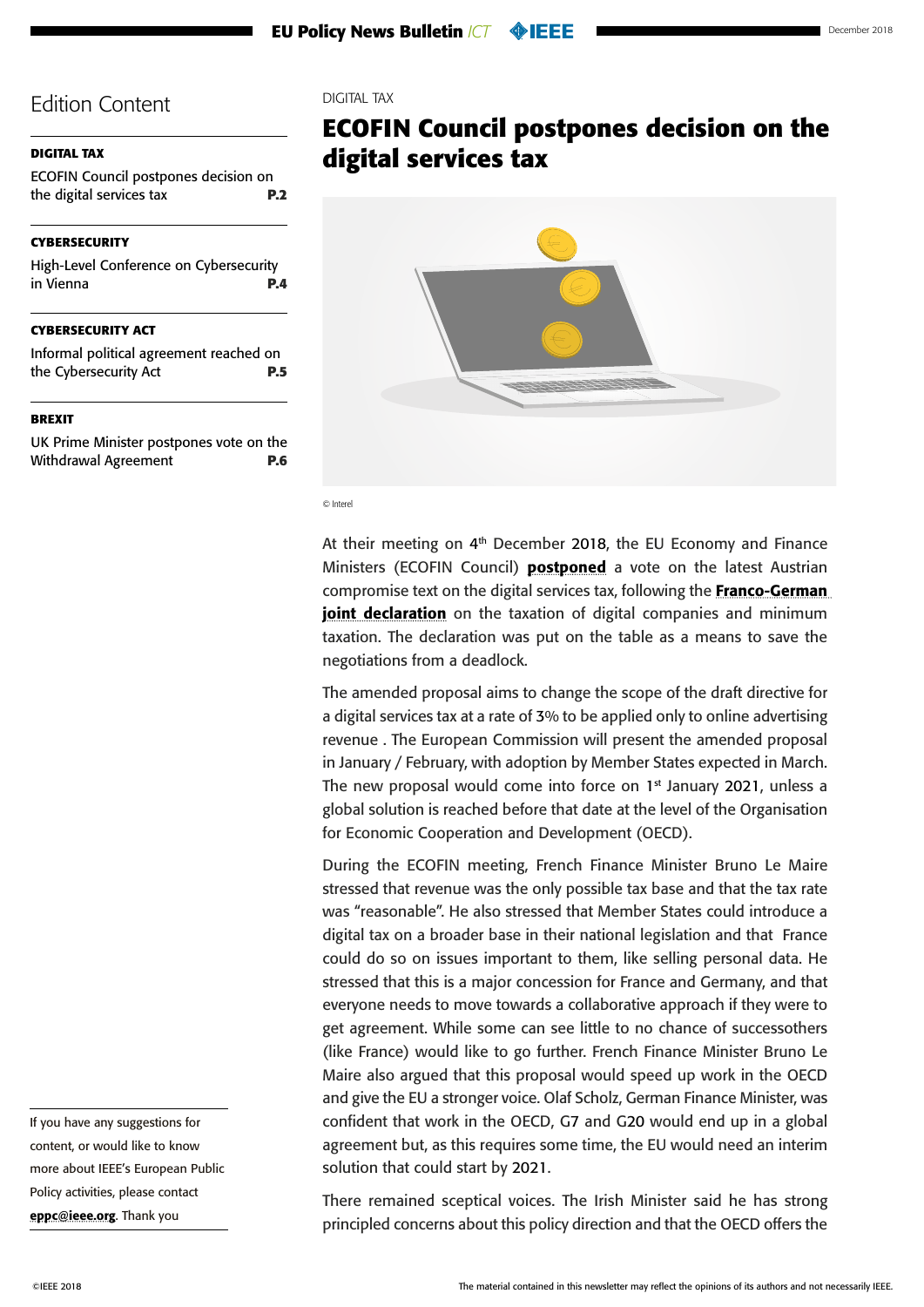#### **[DIGITAL TAX](#page-1-0)**

[ECOFIN Council postpones decision on](#page-1-0)  [the digital services tax](#page-1-0) **P.2**

#### **[CYBERSECURITY](#page-3-0)**

[High-Level Conference on Cybersecurity](#page-3-0)  [in Vienna](#page-3-0) **P.4**

#### **[CYBERSECURITY ACT](#page-4-0)**

[Informal political agreement reached on](#page-4-0)  [the Cybersecurity Act](#page-4-0) **P.5**

#### **[BREXIT](#page-5-0)**

[UK Prime Minister postpones vote on the](#page-5-0) [Withdrawal Agreement](#page-5-0) **P.6** 

best way forward. The Swedish, Danish and Finnish Ministers also voiced caution, but no one rejected the proposals outright. A majority of national delegations appeared willing to accept an EU interim solution rather than see a patchwork of national schemes develop, provided it had a strict time-limited sunset clause. A number of countries (including Slovenia and Latvia) warned that the administrative costs of the restricted scope should not outweigh the revenue.

The Austrian Presidency was disappointed that after all of the work being made over the last months (including 7 technical meetings and6 compromise texts), it had not been possible to put the latest compromise text to a vote. They also stressed that they had carried out an in-depth analysis to show that the EU's proposal was compatible with the OECD text.

In terms of next steps, the Austrian Presidency urged the Council working group on tax questions to continue working on the basis of its latest compromise text and the Franco-German declaration, with the aim of reaching an agreement as soon as possible.

**(Source: Interel)**

If you have any suggestions for content, or would like to know more about IEEE's European Public Policy activities, please contact

[eppc@ieee.org](mailto:eppc%40ieee.org?subject=). Thank you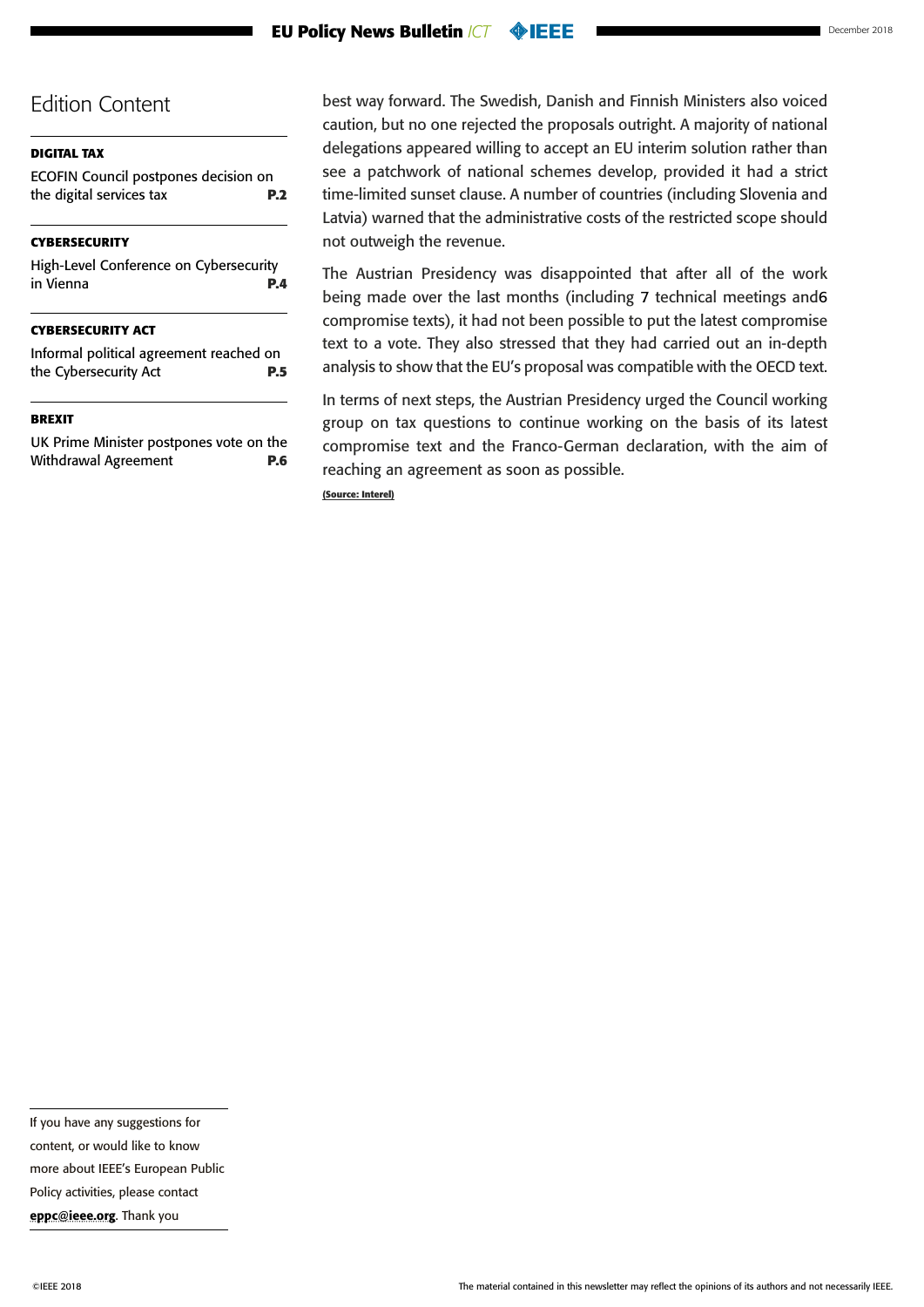#### <span id="page-3-0"></span>**[DIGITAL TAX](#page-1-0)**

[ECOFIN Council postpones decision on](#page-1-0)  [the digital services tax](#page-1-0) **P.2**

#### **CYBERSECURITY**

High-Level Conference on Cybersecurity in Vienna **P.4**

#### **[CYBERSECURITY ACT](#page-4-0)**

[Informal political agreement reached on](#page-4-0)  [the Cybersecurity Act](#page-4-0) **P.5**

#### **[BREXIT](#page-5-0)**

[UK Prime Minister postpones vote on the](#page-5-0) [Withdrawal Agreement](#page-5-0) **P.6**

#### CYBERSECURITY

# **High-Level Conference on Cybersecurity in Vienna**



©Enisa

On 3 and 4 December 2018, a high-level conference was organised in Vienna on Cybersecurity. The event gathered representatives from the European Institutions, industry and experts to discuss cybersecurity. Speakers included EU Commissioners, representatives from the European Union Agency for Network and Information Security (ENISA), EU Member States, the European Commission's Directorate-General for Communications Networks, Content and Technology (DG CNECT) and National cybersecurity agencies, among others.

Discussions focused on the need for closer cooperation by all actorsacross all levels, as over the last 18 months cybersecurity has evolved into a priority cross-cutting issue. Julian King, EU Commissioner for the Security Union, commented that resilience, deterrence and international cooperation are the three pillars of the EU's cybersecurity strategy.

Udo Helmbrecht, ENISA Executive Director, pointed out that cybersecurity policy is currently split between four EU Commissioners, meaning that the governance and role of different actors is not clear. This could reflect the rumours that cybersecurity becomes a separate portfolio or even get a dedicated Directorate General in the next Commission.

Andrus Ansip, Commission Vice President for the Digital Single Market, stated that the EU can create standards, emulating the success of the General Data Protection Regulation (GDPR) and that the digital transformation and advancing digitalisation will not succeed without creating trust. **(Source: Interel)**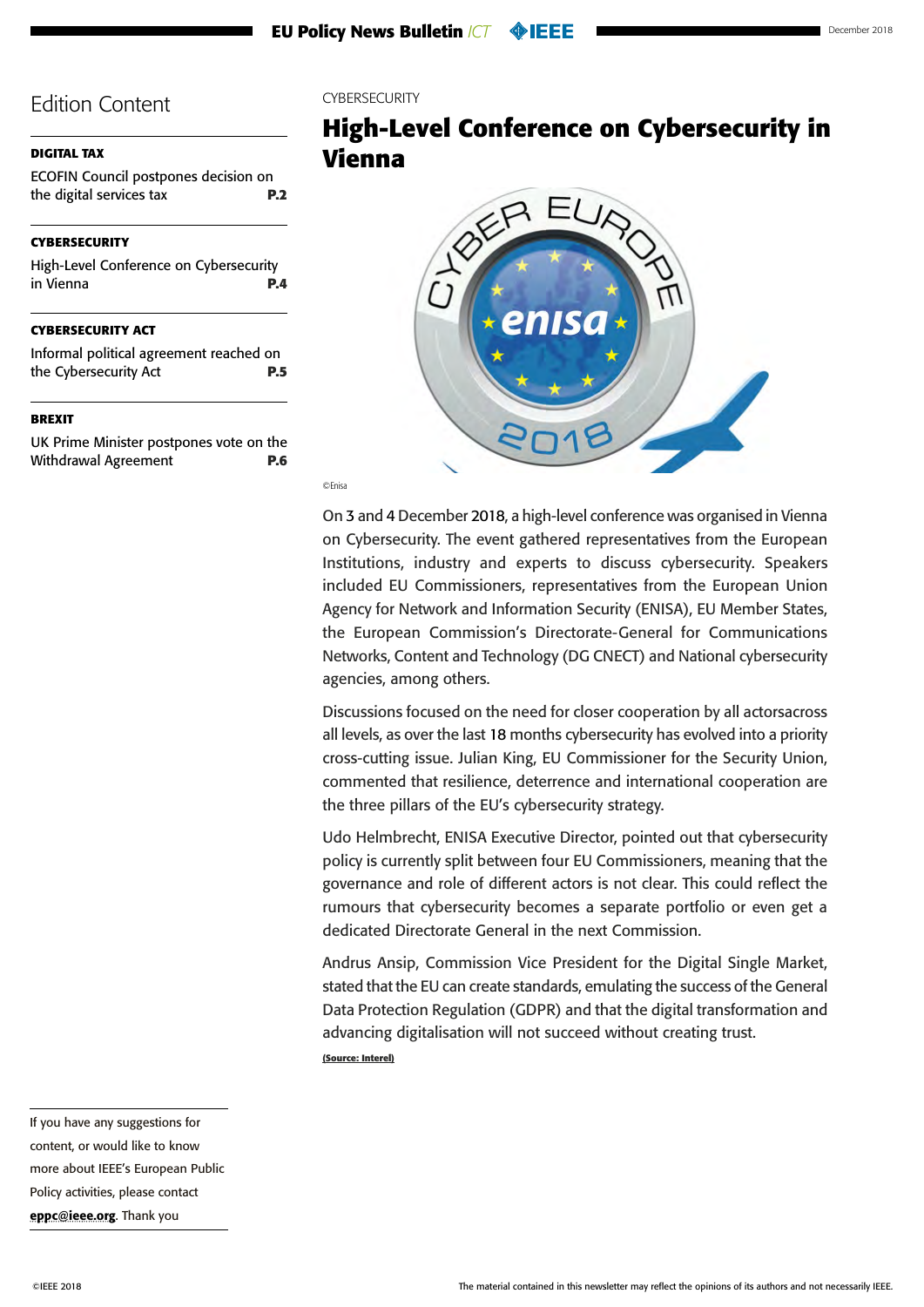#### <span id="page-4-0"></span>**[DIGITAL TAX](#page-1-0)**

[ECOFIN Council postpones decision on](#page-1-0)  [the digital services tax](#page-1-0) **P.2**

#### **[CYBERSECURITY](#page-3-0)**

[High-Level Conference on Cybersecurity](#page-3-0)  [in Vienna](#page-3-0) **P.4**

#### **CYBERSECURITY ACT**

Informal political agreement reached on the Cybersecurity Act **P.5**

#### **[BREXIT](#page-5-0)**

[UK Prime Minister postpones vote on the](#page-5-0) [Withdrawal Agreement](#page-5-0) **P.6**

#### CYBERSECURITY ACT

# **Informal political agreement reached on the Cybersecurity Act**



<sup>©</sup>European Commission

On 10 December 2018, an informal political agreement was reached on the Cybersecurity Act by representatives of the European Parliament, Commission and Council of the EU.

The final text is not yet available, but provisions on the following will be included:

- A permanent mandate for the European Union Agency for Network and Information Security (ENISA);
- Manufacturers of wearables, connected toys and other Internet of Things' devices will be required to add product information brochures for consumers to understand how secure the devices are;
- The Commission should draft a list of products that need a mandatory certification, including products used in critical infrastructure, and finalize that list by 2023;
- Companies will be required to set up ways to report and share vulnerabilities, and work with capitals to set up similar "vulnerability disclosure" procedures.

The Cybersecurity Act now needs to be formally adopted by the European Parliament and the Council of the EU. This should likely happen in early 2019. Following formal adoption, ENISA can begin working to develop European cybersecurity certification schemes.

**(Source: Interel)**